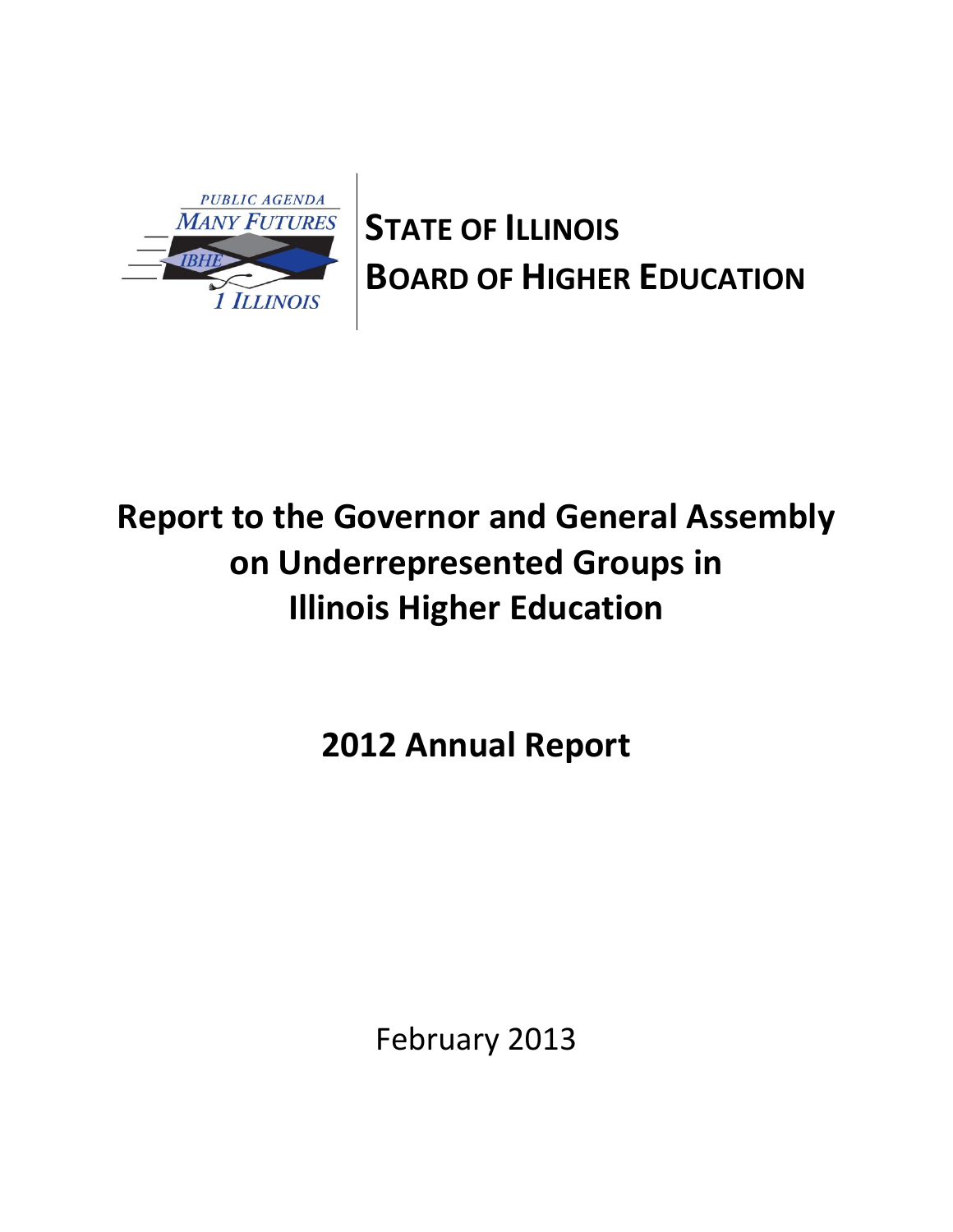# **ILLINOIS BOARD OF HIGHER EDUCATION**

## Members:

**Carrie J. Hightman**, Chairwoman, Chicago **Jay D. Bergman**, Hinsdale **Frances G. Carroll**, Chicago **Alexi Giannoulias**, Chairman of Illinois Community College Board, Chicago **Heba Hamouda**, Chicago **Kym M. Hubbard**, Chairwoman of Illinois Student Assistance Commission, Chicago **Allan Karnes**, Carbondale **Paul Langer**, Lincolnwood **Proshanta K. Nandi**, Springfield **Santos Rivera**, Chicago **Robert J. Ruiz**, Oak Lawn **Elmer L. Washington**, Park Forest **Addison E. Woodward, Jr**., Palos Park

**Justin McDermott**, Chicago **Ari Shyoyer**, Chicago

Staff:

**Dr. Harry J. Berman**, Interim Executive Director

Illinois Board of Higher Education 431 East Adams, Second Floor Springfield, Illinois 62701-1404

217/782-2551 TTY 888/261-2881 FAX 217/782-8548

[www.ibhe.org](http://www.ibhe.org/)

Printed by the Authority of The State of Illinois 1/13-30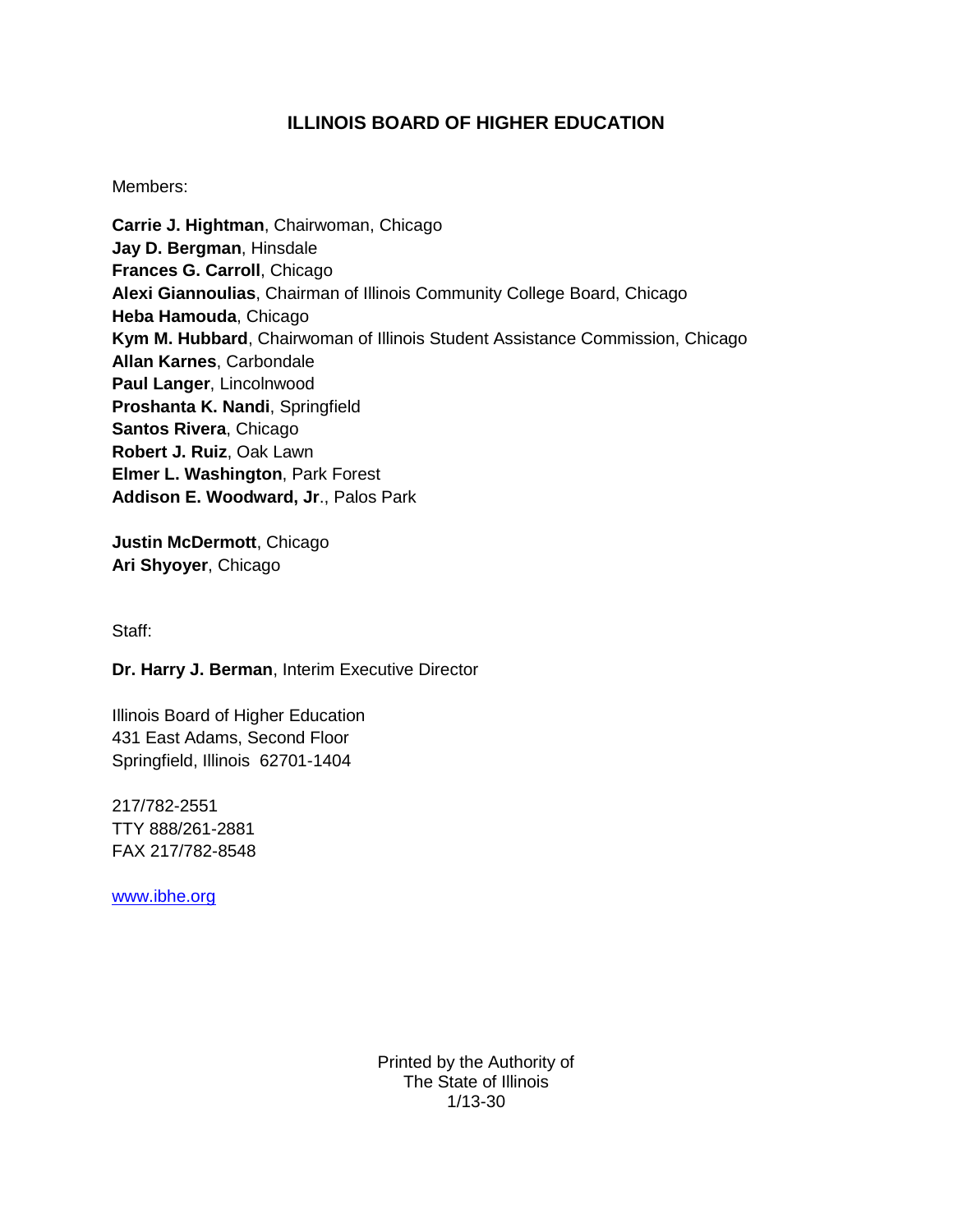## Executive Summary

Students who have been traditionally underrepresented in higher education are progressing through the Illinois educational pipeline at new levels. Summary information from the Illinois public universities and the community college system, along with data from the National Center for Educational Statistics' Integrated Postsecondary Educational Data System (IPEDS) all suggest that enrollment and completion rates for underrepresented students have increased significantly.

Report Highlights:

- Enrollments of underrepresented students in Illinois public colleges and universities increased by 7,575 students (or 3.7 percent) from fall 2010 to 2011 while the total enrollment of all students decreased by 8,472 (or 1.4 percent).
- More students with disabilities are requesting services from Illinois public institutions in order to progress through the education pipeline, an increase of 2.4 percent in academic year 2010-11 over the prior year.
- Financial difficulties continue to plague the overall student population and have not bypassed the groups of underrepresented students. Academic funding appears to be one of the greatest obstacles to retention, persistence, and degree completion for underrepresented students.
- Underrepresented students earned more degrees in the academic year 2010-11 than in 2009-10, an increase of 1,265 degrees (or 7.1 percent) at Illinois public institutions.

The continued progress of underrepresented students in the pipeline of higher educational participation and completion continues to be a statewide concern in Illinois.

# **Introduction**

Higher education is consistently recognized as a critical investment in human capital. The late U.S. Senator Claiborne Pell, for whom Pell grants are named, is often quoted for his belief that the country's people are its greatest asset. "The strength of the United States is not the gold at Fort Knox or the weapons of mass destruction that we have, but the sum total of the education and the character of our people."

During the past five years, the *Illinois Public Agenda for Career and College Success* has been used to guide and further develop strategies for continued educational improvement in the state of Illinois. Goal One of the *Public Agenda* is "to increase educational attainment to match best-performing U.S. states and world countries." The Public Agenda seeks a high quality education for all of Illinois' populace, with particular emphasis on narrowing the achievement gap by race at all stages of the educational pipeline and on increasing college attainment for persons of color and for those with disabilities.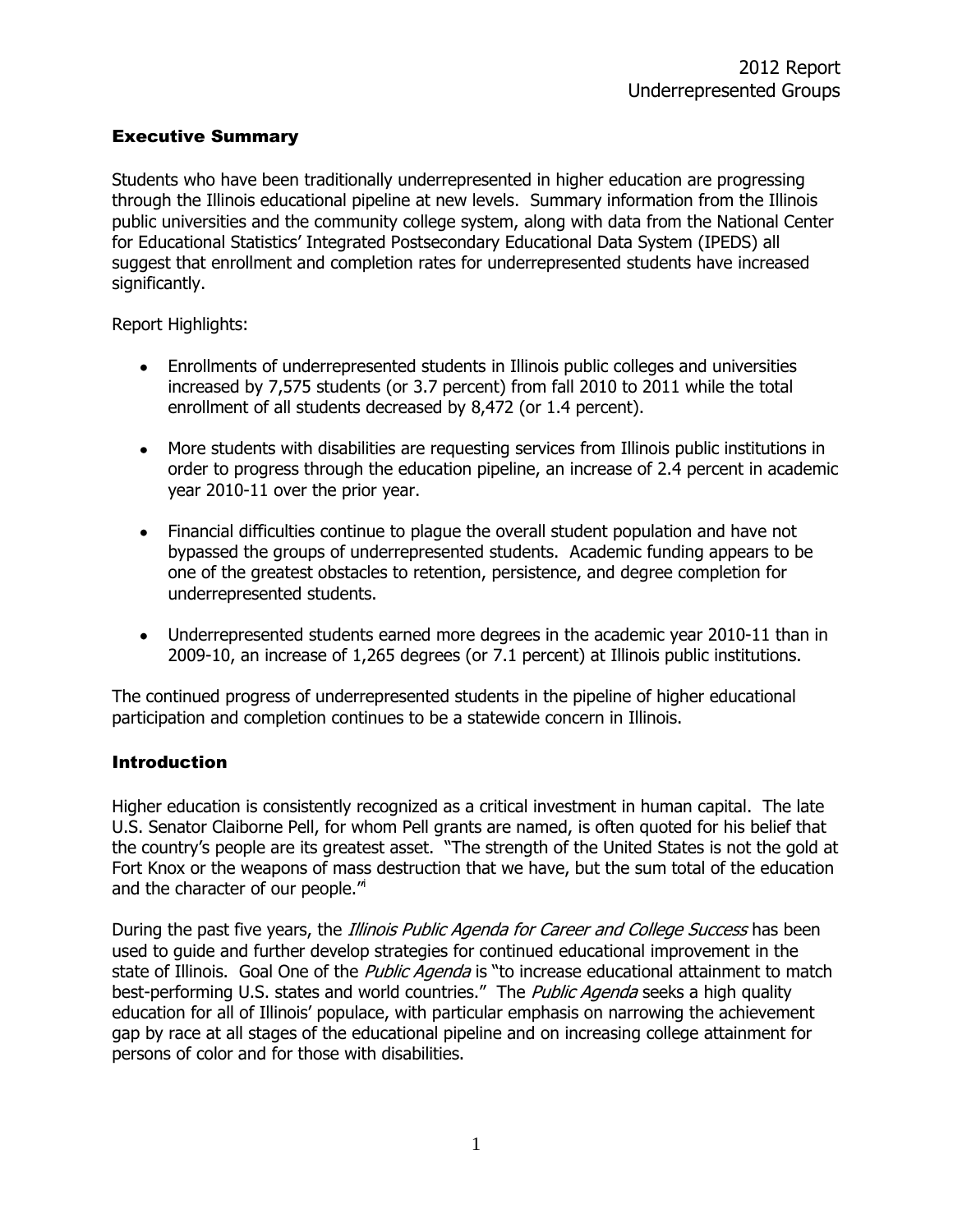Pursuant to the Board of Higher Education Act (110 ILCS 205/9.16) the *Underrepresented* Groups Report to the Governor and General Assembly presents data on the academic progress, enrollment, retention, and completion rates of students identified as underrepresented groups in Illinois public postsecondary institutions. This annual report is intended to help develop and guide policy and to measure the academic success of underrepresented student groups.

Illinois statute defines "underrepresented" citizens or resident aliens as persons who are minorities, including African American, Hispanic, Asian American, American Indian or Alaskan Native, women, persons with disabilities, and students identified as first-generation college participants. The group identified as "first-generation" was added to the list of underrepresented groups beginning January 1, 2012 and will be further developed in scope and definition through ongoing discussions with institutions of higher education.

## Student Enrollment

When compared to the prior academic year, student enrollments have declined at both public universities and community colleges. The total enrollment has declined by 8,472 students (or - 1.4 percent) from academic years 2009-10 to 2010-11. A decline in enrollment has occurred at both the undergraduate and graduate levels.

|               | <b>Fall 2010</b> | <b>Fall 2011</b> | Decrease               |
|---------------|------------------|------------------|------------------------|
| Undergraduate | 533,287          | 525,815          | $-7,472$ (or $-1.4%$ ) |
| Graduate      | 52,228           | 51,228           | $-1,000$ (or $-1.9%$ ) |
| Total         | 585,515          | 577,043          | $-8,472$ (or $-1.4%$ ) |

Table 1 Enrollment at Public Institutions of Higher Education

Source: National Center for Education Statistics, IPEDS.

In contrast, the total enrollment of underrepresented students during the same period has increased by 7,575 students (or 3.7 percent), as shown in Table 2 below. Hispanic numbers show the greatest increase (5,281), followed by African-American (1,121) and Two or More Races (1,581). Numbers for the enrollment of Asian and Native American students have declined.

Table 2 Enrollment of Underrepresented Students at Public Institutions of Higher Education Graduate and Undergraduate Students

|                   | African-<br>American | Hispanic | Asian   | Two or<br>More Races | <b>Native</b><br>American<br>or Alaska<br><b>Native</b> | <b>Native</b><br>Hawaiian or<br>Other<br>Pacific<br><b>Islander</b> | Total   |
|-------------------|----------------------|----------|---------|----------------------|---------------------------------------------------------|---------------------------------------------------------------------|---------|
| <b>Fall 2011</b>  | 87,291               | 85,782   | 29,063  | 7,467                | 1,566                                                   | 1,160                                                               | 212,329 |
| <b>Fall 2010</b>  | 86,170               | 80,501   | 29,386  | 5,886                | 1,661                                                   | 1,150                                                               | 204,754 |
| <b>Difference</b> | 1,121                | 5,281    | $-323$  | 1,581                | $-95$                                                   | 10                                                                  | 7,575   |
|                   | 1.3%                 | 6.6%     | $-1.1%$ | 26.9%                | $-5.7%$                                                 | .9%                                                                 | 3.7%    |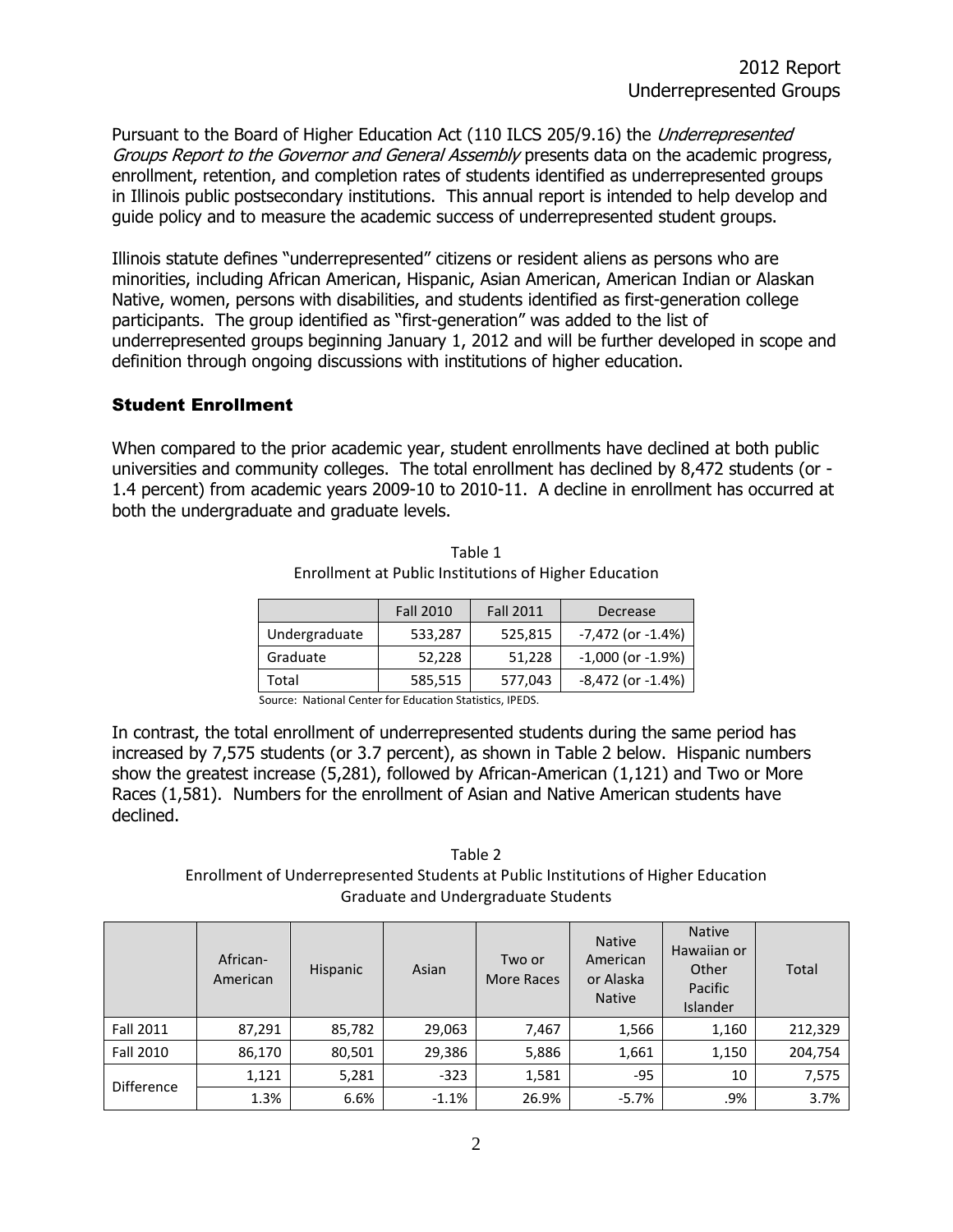Source: National Center for Educational Statistics, IPEDS.

#### Students with Disabilities

The number of students with disabilities has increased. Public colleges and universities reported an increase in those who self-report and provide medical or other documentation to receive services. The total number of students receiving assistance has gone up by 2.4 percent from academic year 2009-2010 to 2010-2011.

> Table 3 Unduplicated Headcount of Students with Disabilities Self-Reported at Illinois Public Institutions of Higher Education

|                            | 2009-2010 | 2010-2011 | <b>Difference</b> |
|----------------------------|-----------|-----------|-------------------|
| <b>Public Universities</b> | 4.737     | 4.747     | 10 (or 0.2%)      |
| <b>Community Colleges</b>  | 13,679    | 14,102    | 423 (or 3.1%)     |
| Total                      | 18.416    | 18,849    | 433 (or 2.4%)     |

Source: IBHE and ICCB records.

### College Retention

In 2012, the staff of the Diversity and Outreach Division at the Illinois Board of Higher Education (IBHE) conducted a survey to examine student persistence in higher education. With the assistance of public universities, the staff identified students who had stopped out. The term "stopped out" means students who were enrolled in one semester and were unable to return in the subsequent semesters, but were still planning to complete the degree or certificate program.

The staff conducted phone interviews with students who had recently stopped out of public universities and who were willing to discuss their situations. The objectives of the interviews were threefold: 1) to determine why the student did not return to college; 2) to identify any issues related to their college experience; and 3) to help the students resolve issues and reenroll in college. Predominantly, this group of students identified financial difficulties as the greatest factor affecting their continued college participation.

After the interviews were completed, a few of the students contacted the IBHE staff to share their progress. Some found opportunities to re-enroll and continued their education in the next semester. However, many more desired to return to their studies but could not due to lack of sufficient funds.

In addition to the phone surveys, the staff members have been meeting with institutions, community groups, and college students to discuss college retention. Based on the discussions and the research collected, the recurring and notable concerns are the importance of needbased student aid and sustained funding to ensure the student has the resources necessary to complete a degree or certificate program.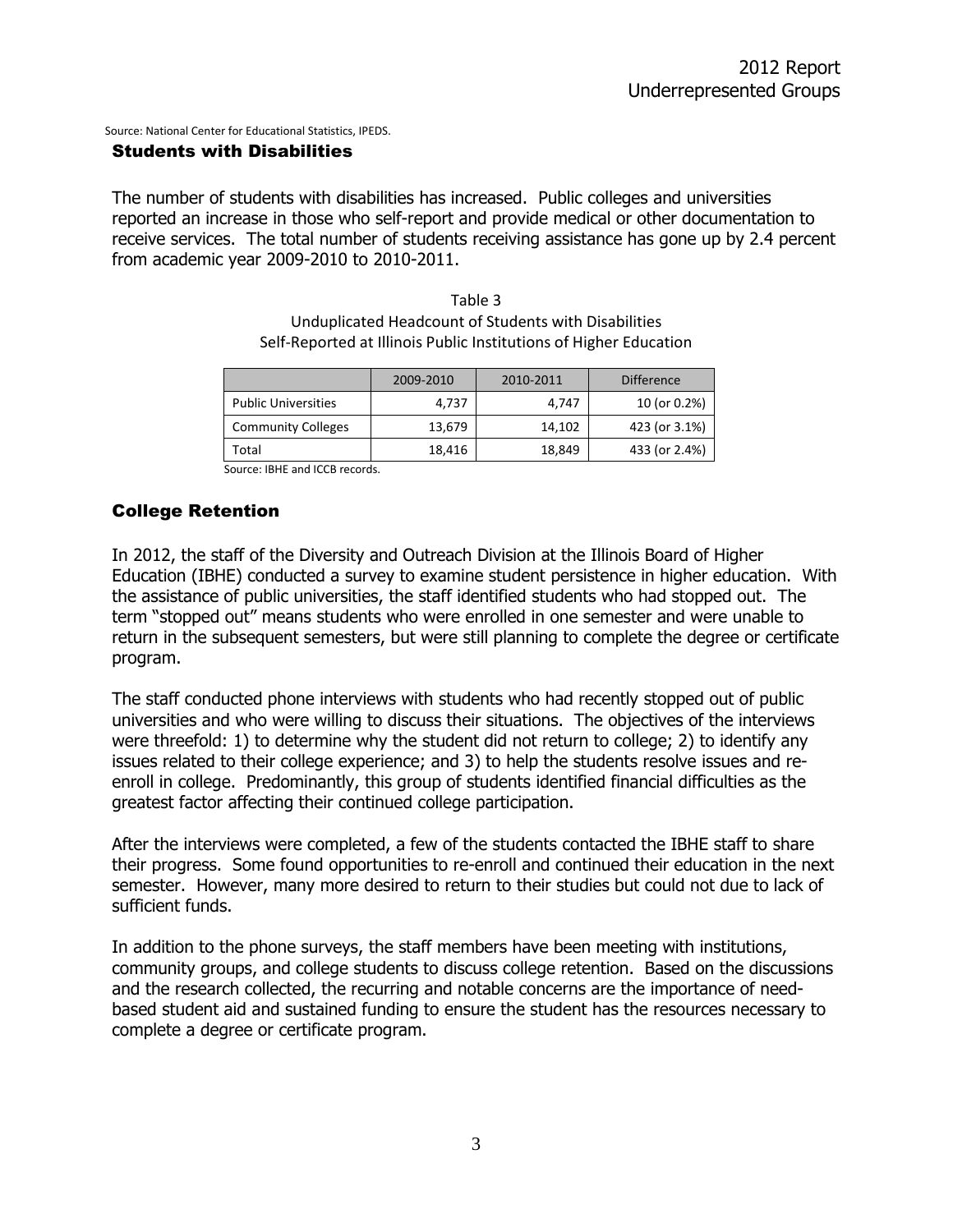# Financial Assistance Faltering

The ongoing budget crisis in Illinois stands to threaten the scholastic future of many of its lowincome and otherwise disadvantaged citizens.

Illinois' financial aid program for need-based student aid, the Monetary Award Program (MAP), continues to struggle. On December 31, 2012, the MAP Task Force cautioned that increased demand for the successful program coupled with rapidly increasing tuition and fees, and flat program appropriations, have stretched MAP's ability to provide sufficient grant aid to all students who are eligible to receive it. The Task Force Chairman Eric Zarnikow said,

While MAP is one of the state's most successful public policy initiatives and while the state has attempted to prioritize MAP funding in difficult budget times, approximately 50% of eligible students do not receive a grant due to limited resources.<sup>"</sup>

This candid declaration regarding the state's foremost financial aid program is very disturbing, and of direct concern for underrepresented students who rely on the MAP grants to complete their college education. As state resources for higher education tighten, students from underrepresented groups are disproportionately affected.

"We can't allow higher education to be a luxury in this country. It's an economic imperative that every family in American has to be able to afford." President Barack Obama (February 27,  $2012)$  iii

# Student Completions

Beyond enrollment, students are encouraged to persist and complete educational goals that will allow greater career and employment options. Postsecondary education and training is quickly becoming the only viable path to being part of the middle class.

The day when people left high school to go to work in the local industry and then worked their way up is disappearing. Starting out, straight from high school, on the loading dock or in the mail room and climbing to the CEO's corner office is no longer an option. $^{\sf iv}$ 

At the end of the 2010-11 academic year, the total number of degrees awarded to underrepresented students at public postsecondary institutions increased by 1,265 awards (or 7.1 percent) in comparison to the prior academic year. The relatively new category of Two or More Races shows the greatest increase with 661 degrees. This new reporting category was introduced in 2007 as an optional reporting category but the 2010-11 academic year is the first year that the U.S. Department of Education required institutions to provide students with this category. It is anticipated that this category will continue to grow as students become more familiar with the new reporting category.

Increases in the number of degrees awarded were also reported for Hispanics (404), African-Americans (219), and Native American (51). Only one category showed a decline in degree completions, the combined categories of Asian and Native Hawaiian or Other Pacific Islander.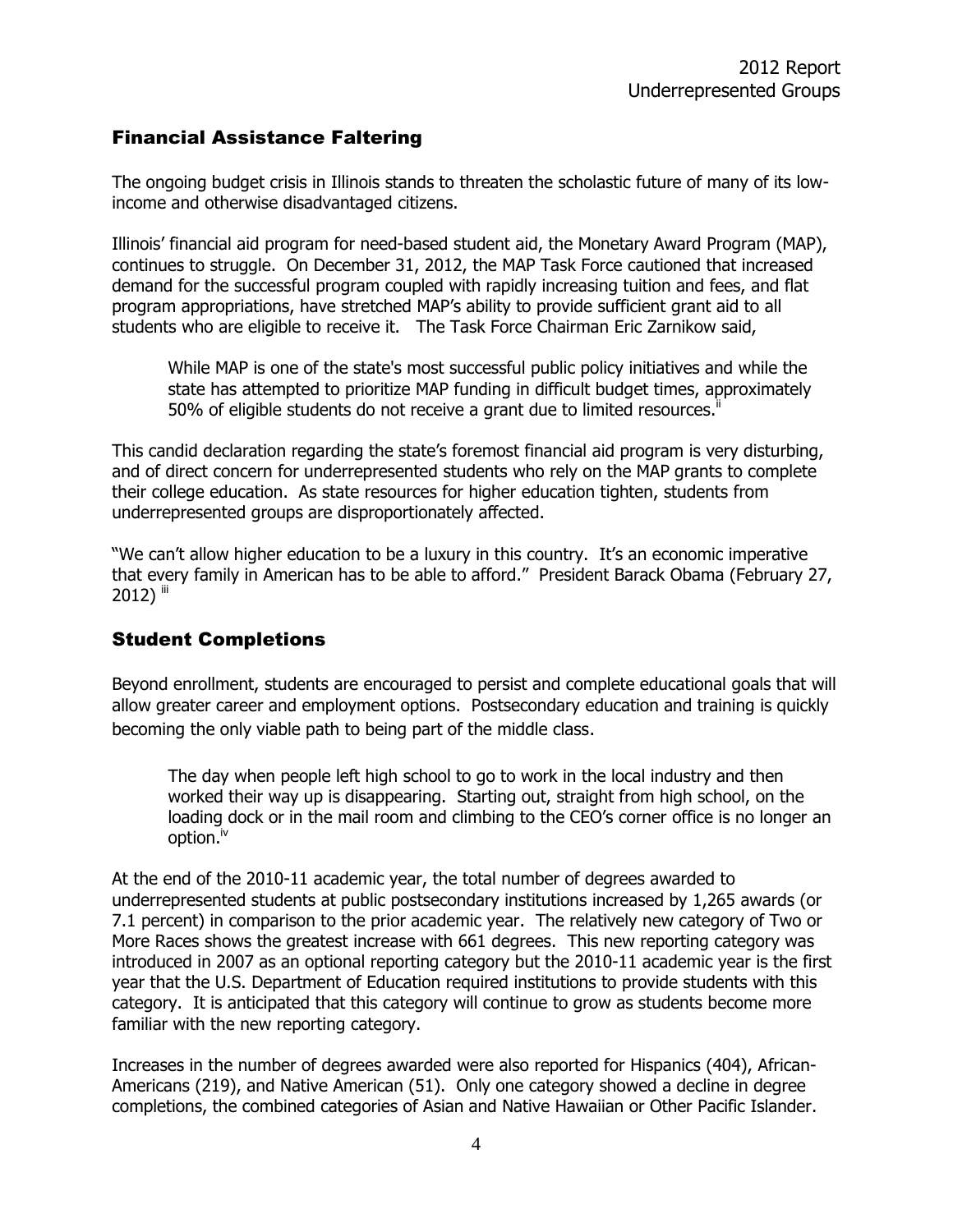Table 4 shows the number of degrees conferred by degree levels and by underrepresented group for academic years 2009-10 and 2010-11.

|                  | African-<br>American |       |                 | Asian, Native<br>Hawaiian, Other<br>Hispanic<br>Pacific Islander |         | Two or More<br>Races |                 | Native American<br>or Alaska Native |         | Total   |         |         |
|------------------|----------------------|-------|-----------------|------------------------------------------------------------------|---------|----------------------|-----------------|-------------------------------------|---------|---------|---------|---------|
|                  | 2010-11              |       | 2009-10 2010-11 | 2009-10                                                          | 2010-11 |                      | 2009-10 2010-11 | 2009-10                             | 2010-11 | 2009-10 | 2010-11 | 2009-10 |
| Associates       | 2,911                | 2,900 | 2,677           | 2,506                                                            | 1,022   | 1,136                | 285             |                                     | 139     | 68      | 7,034   | 6,611   |
| Bachelor's       | 3,495                | 3,245 | 2,561           | 2,381                                                            | 2,536   | 2,524                | 367             | 86                                  | 94      | 108     | 9,053   | 8,344   |
| Master's         | 1,011                | 1,029 | 628             | 578                                                              | 665     | 601                  | 98              | 16                                  | 24      | 29      | 2,426   | 2,253   |
| Doctoral         | 145                  | 169   | 141             | 138                                                              | 303     | 335                  | 19              | 5                                   | 4       | 5       | 612     | 652     |
| Total            | 7,562                | 7,343 | 6.007           | 5,603                                                            | 4,526   | 4,596                | 769             | 108                                 | 261     | 210     | 19,125  | 17,860  |
| 1 Year<br>Change | 219                  |       | 404             |                                                                  | (70)    |                      | 661             |                                     | 51      |         | 1,265   |         |
| (# and %)        |                      | 3.0%  |                 | 7.2%                                                             |         | $-1.5%$              |                 | 612.0%                              |         | 24.3%   |         | 7.1%    |

Table 4 Degree Completion at Public Institutions of Higher Education

Source: National Center for Educational Statistics, IPEDS.

# Conclusion and Recommendations

The successful participation of all students in the Illinois pipeline of learning is paramount to the economic prosperity of Illinois. Institutions, organizations, communities, families, and students are encouraged to build on current resources and create practical strategies for a better future and a more prosperous Illinois. Support services for underrepresented student groups must continue to be an integral element in effort to increase educational attainment in Illinois.

All of the public institutions of higher education have defined plans to address student development. These plans include the following:

- Encourage participation in dual-credit classes prior to college enrollment;
- Establish communications with institutional advisement system (meeting at least twice a semester with advisor);
- Provide tutoring and regular contact with instructional staff to effectively complete educational objectives;
- Provide course planning to assist students in the completion of degree program in a timely manner;
- Ensure support services are available to provide assistance at the beginning and throughout the term; and
- Provide financial aid guidance to maximize resources.

The gains seen in the 2010-11 academic year in enrollment and degree completions among students in underrepresented groups are most encouraging. It is hoped that the student support services being provided by public institutions of higher education will result in continued gains in future years.